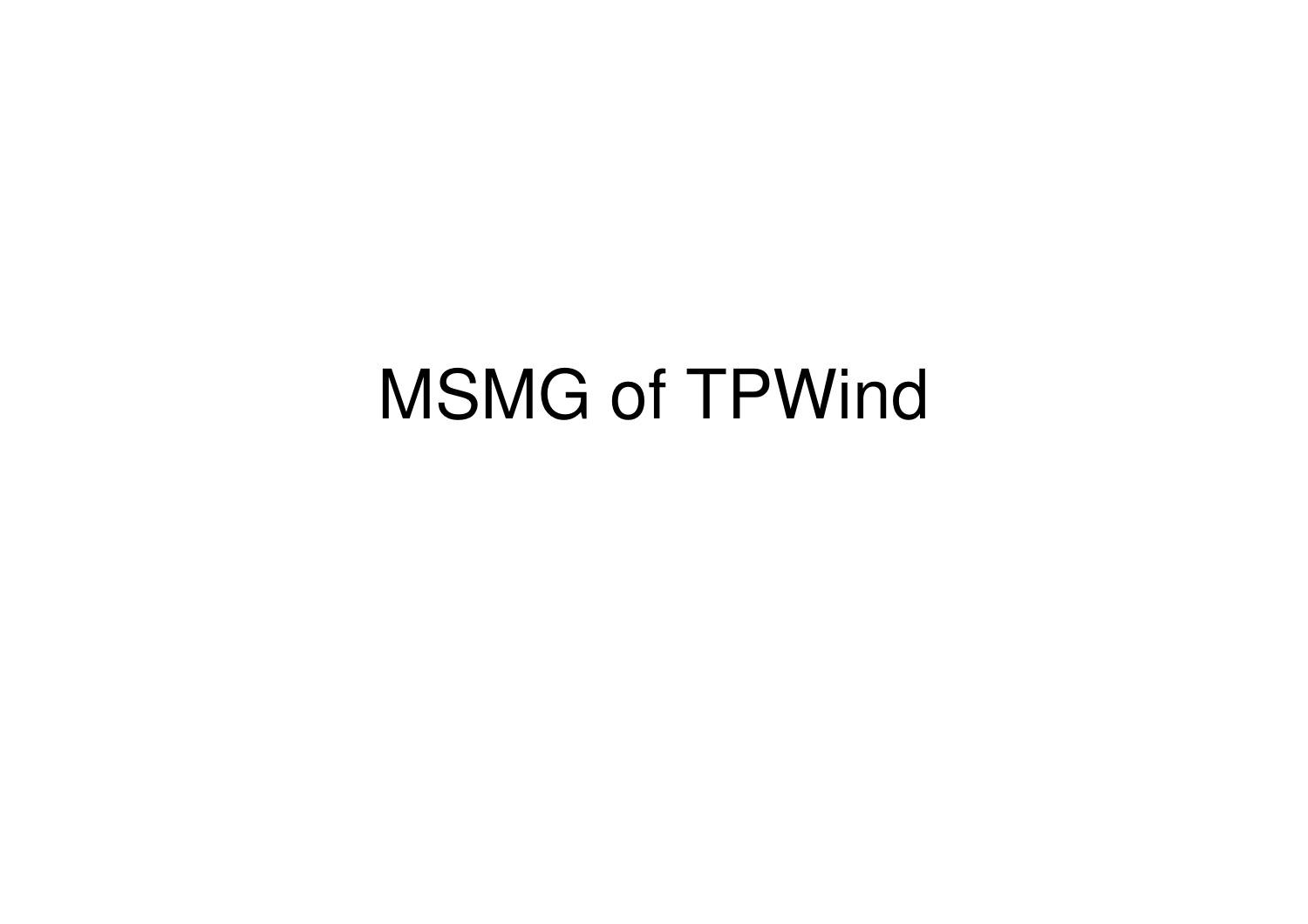## Agenda

| <b>Time</b>       | Monday November 9, 2009                                                                                                                                                                                                          |
|-------------------|----------------------------------------------------------------------------------------------------------------------------------------------------------------------------------------------------------------------------------|
| 10:00             | <b>Welcome of participants</b><br>Susanna Widstrand, Mirror Group chairperson                                                                                                                                                    |
| 10:10             | <b>Action Plan of the Mirror group</b><br>• Joint programming: a tool for Member States – desirable? Feasible?<br>. R&D tool developed by secretariat: state of play / relaunch needed?<br>Filippo Gagliardi, TPWind Secretariat |
| 10:55             | The Grid Initiative, EWI, and the SET-Plan workshop (Stockholm October 21-22)<br>Nicholas Fichaux, TPWind Secretariat                                                                                                            |
| 11:30             | The Communication on Financing Low Carbon Technology<br>Norela Constantinescu, European Commission (DG TREN)                                                                                                                     |
| $12:10-$<br>12.40 | <b>Lunch break</b>                                                                                                                                                                                                               |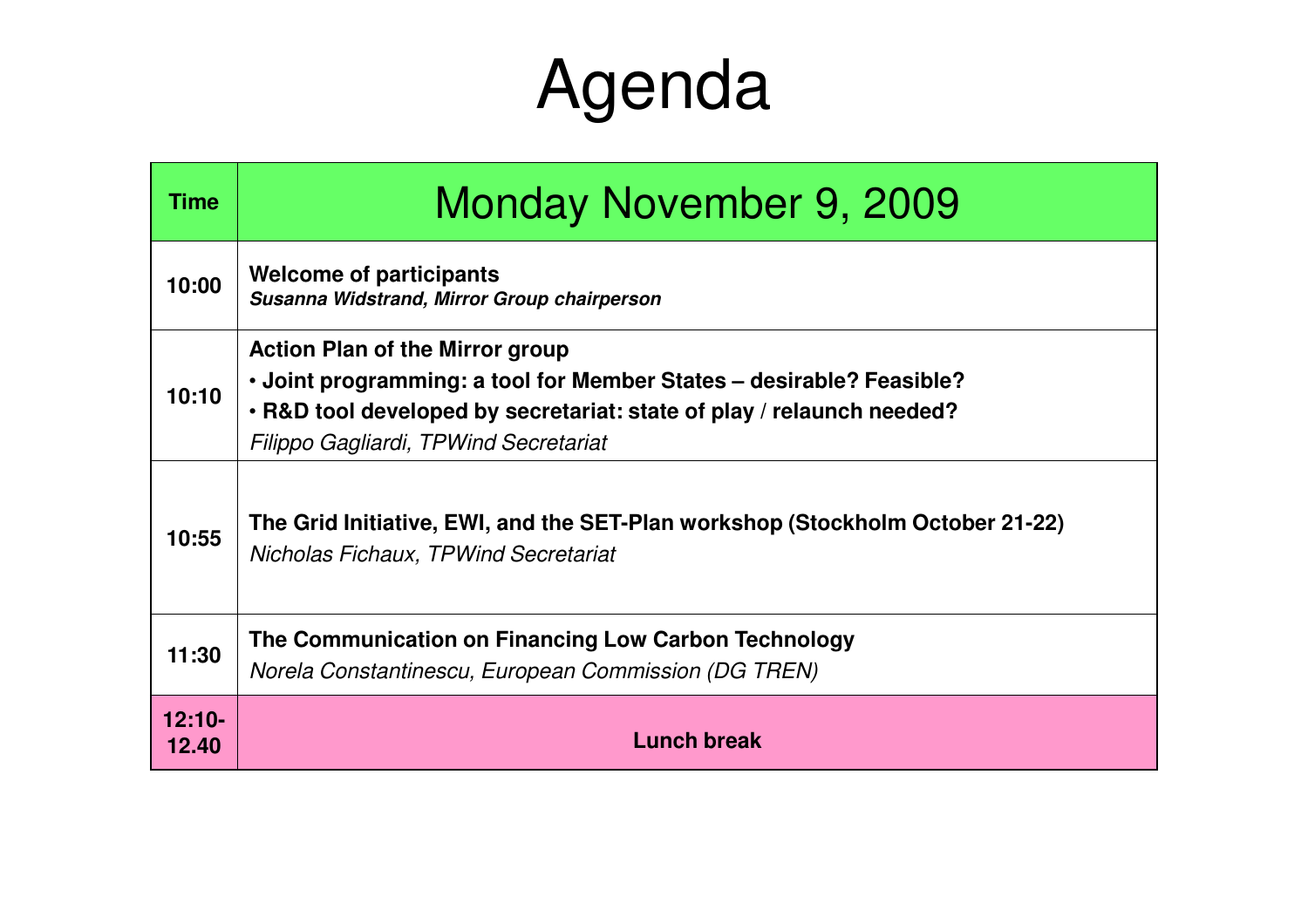## Agenda

| <b>Time</b> | <b>Monday November 9, 2009</b>                                                                                                                                                                                                                                                                                                                   |
|-------------|--------------------------------------------------------------------------------------------------------------------------------------------------------------------------------------------------------------------------------------------------------------------------------------------------------------------------------------------------|
| 12:40       | TP PV-Outcome so far and future plans<br>Bettina Bergauer-Culver, TP PV Mirror Group chairperson                                                                                                                                                                                                                                                 |
| 12:50       | <b>Report from the Stockholm Declaration</b><br><b>Actions for the Mirror group</b><br>Focus on work that we could suggest, undertake or to bring the issues/recommendations<br>further<br>- Flexible Mechanisms<br>- Spatial planning<br>- Offshore grid<br>- Regional RD co-operation<br>Susanna Widstrand, Imar Doornbos, Joachim Nick-Leptin |
| 13:20       | Election of Mirror Group chairperson and vice-chairpersons<br>Filippo Gagliardi, TPWind Secretariat                                                                                                                                                                                                                                              |
| 13:40       | <b>Summary</b><br><b>Next meeting</b><br>Susanna Widstrand, Mirror Group chairperson                                                                                                                                                                                                                                                             |
| 14:00       | <b>END</b>                                                                                                                                                                                                                                                                                                                                       |